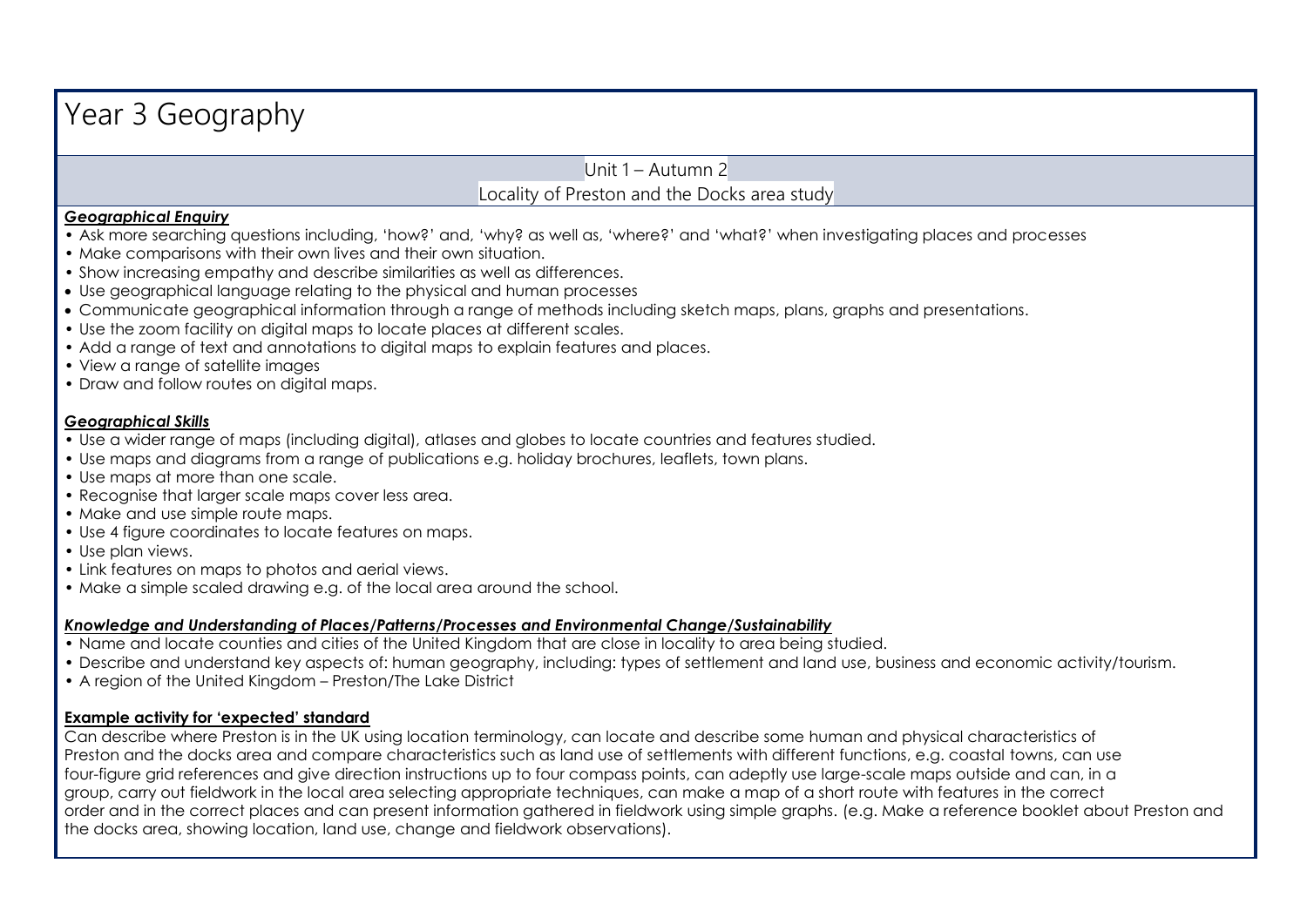## Unit 2 – Spring 1

## Volcanoes and Earthquakes

## *Geographical Enquiry*

- Ask more searching questions including, 'how?' and, 'why? as well as, 'where?' and 'what?' when investigating places and processes
- Make comparisons with their own lives and their own situation.
- Show increasing empathy and describe similarities as well as differences.
- Identify and describe geographical features, processes (changes), and patterns.
- Use geographical language relating to the physical and human processes
- View a range of satellite images
- Add photos to digital maps.
- Use presentation/multimedia software to record and explain geographical features and processes.
- Use spreadsheets, tables and charts to collect and display geographical data.
- Make use of geography in the news online reports & websites.

## *Geographical Skills*

- Use a wider range of maps (including digital), atlases and globes to locate countries and features studied.
- Recognise patterns on maps and begin to explain what they show.
- Recognise that contours show height and slope.
- Use 4 figure coordinates to locate features on maps.

## *Knowledge and Understanding of Places/Patterns/Processes and Environmental Change/Sustainability*

• Describe and understand key aspects of: physical geography: volcanoes and earthquakes

## **Example activity for 'expected' standard**

can locate some countries in Europe and North and South America on a map or atlas and can relate continent, country, state and city, can use simple geographical vocabulary to describe significant physical features and talk about how they change, can describe volcanoes and earthquakes in sequence, using appropriate vocabulary, and name some of the processes associated with volcanoes and earthquakes, can understand how physical processes can cause hazards to people and can describe some advantages and disadvantages of living in hazard prone areas. (e.g. make a working model of a volcano, label it with the features of a volcano and explain what happens when it erupts, locate volcanoes and earthquakes zones on a range of maps and produce a guidance leaflet for people living in those areas, investigate the causes and impacts of the 2011 Japanese earthquake using images and internet research)